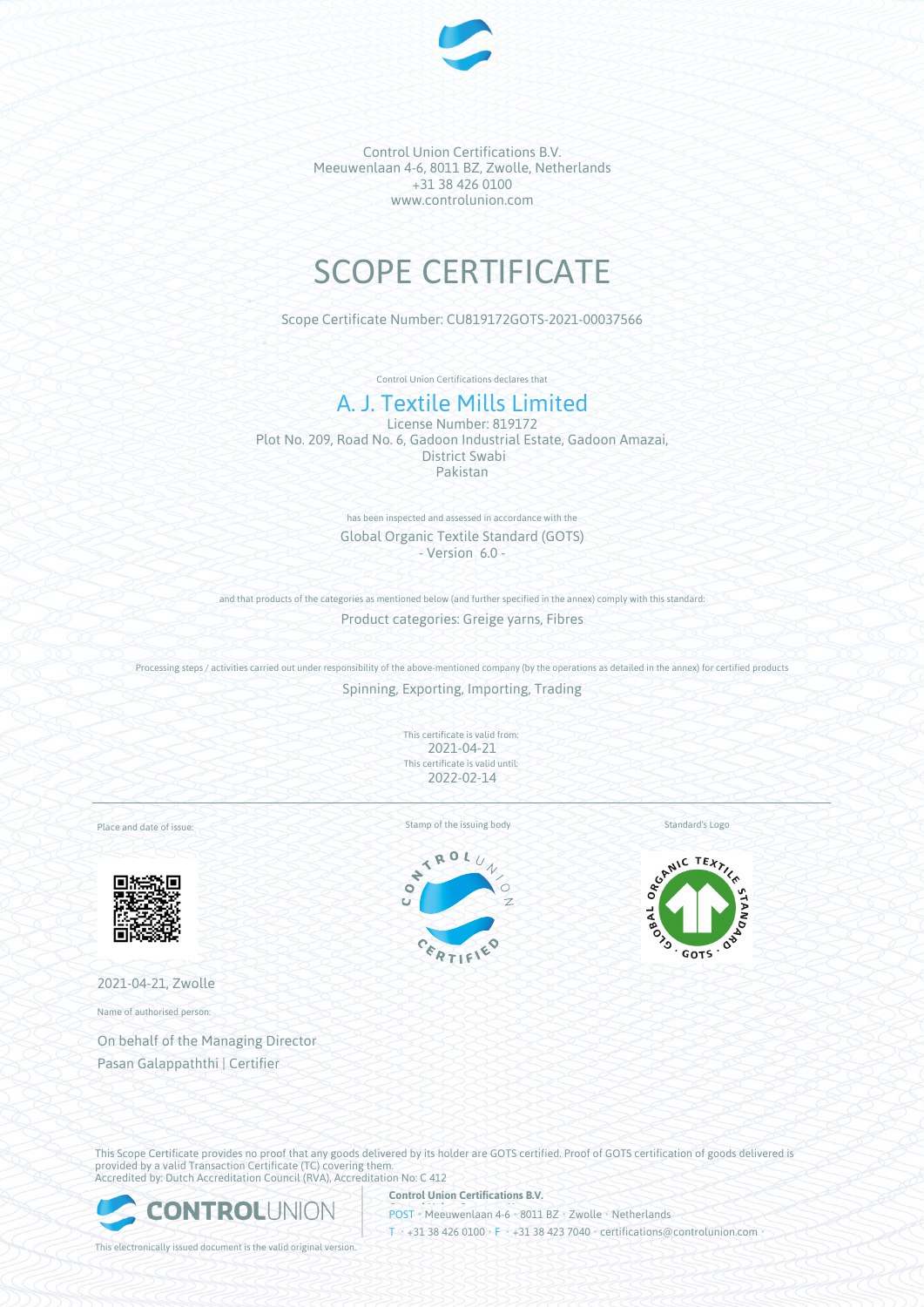

#### Control Union Certifications B.V. Meeuwenlaan 4-6, 8011 BZ, Zwolle, Netherlands +31 38 426 0100 www.controlunion.com

#### **A. J. Textile Mills Limited Global Organic Textile Standard (GOTS)**

### Products Annex to certificate no. CU819172GOTS-2021-00037566 In specific the certificate covers the following products:

| <b>Product category</b> | <b>Product details</b> | <b>Material composition</b>                                  | Label grade |
|-------------------------|------------------------|--------------------------------------------------------------|-------------|
| Fibres                  | Comber noil            | 100.0% Organic Cotton                                        | Organic     |
| Greige yarns            | Carded yarns           | 100.0% Organic Cotton                                        | Organic     |
| Greige yarns            | Carded yarns           | 95.0% Organic Cotton<br>5.0% Conventional Elastane (Spandex) | Organic     |
| Greige yarns            | Carded yarns           | 98.0% Organic Cotton<br>2.0% Conventional Elastane (Spandex) | Organic     |

Place and date of issue:



2021-04-21, Zwolle

Name of authorised person:

On behalf of the Managing Director Pasan Galappaththi | Certifier